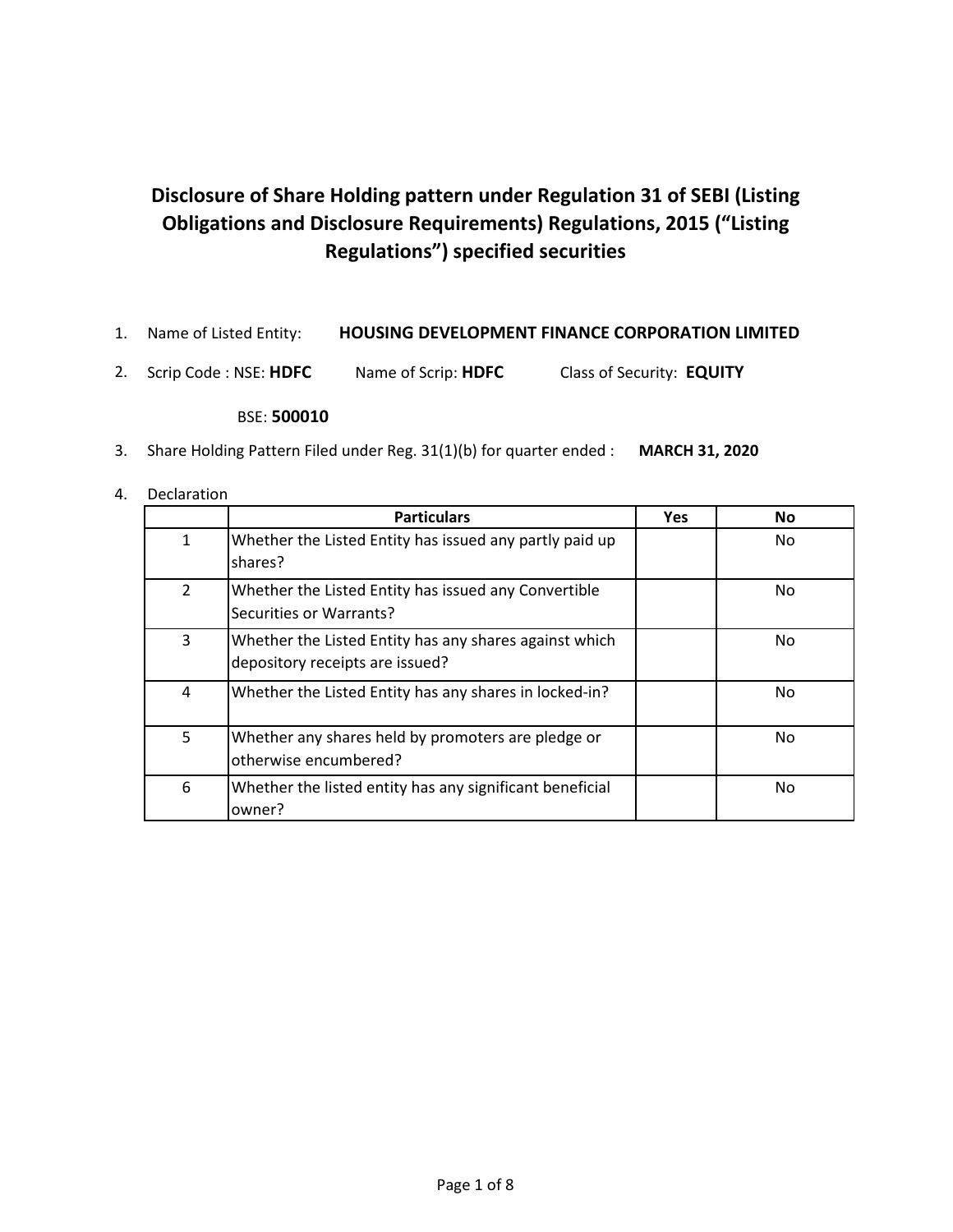| Categ | Category of              | No. of                   | No. of fully                 | No. of No. of |                          | Total nos.               | Shareholdi |                          |                          | Number of Voting Rights held in each class of |                          | No. of                   | Shareholding                      |                          | Number of      |                          | Number of  | Number of      |
|-------|--------------------------|--------------------------|------------------------------|---------------|--------------------------|--------------------------|------------|--------------------------|--------------------------|-----------------------------------------------|--------------------------|--------------------------|-----------------------------------|--------------------------|----------------|--------------------------|------------|----------------|
| ory   | shareholder              | sharehol                 | paid up equity Partly shares |               |                          | shares held              | ng as a %  |                          | securities               |                                               |                          | Shares                   | , as a %                          |                          | Locked in      |                          | Shares     | equity shares  |
| (1)   | (II)                     | ders                     | shares held                  | paid-         | underl                   | $(VII = IV+V+VI)$        | of total   |                          | (IX)                     |                                               |                          |                          | Underlyin assuming full           |                          | shares         |                          | pledged or | held in        |
|       |                          | (III)                    | (IV)                         | up            | ying                     |                          | no. of     |                          |                          |                                               |                          |                          | conversion of                     |                          | (XII)          |                          | otherwise  | dematerialized |
|       |                          |                          |                              |               | equity Deposi            |                          | shares     | Outstandi                |                          |                                               |                          |                          | convertible                       |                          |                |                          | encumbered | form           |
|       |                          |                          |                              | shares        | tory                     |                          | (calculate |                          |                          |                                               |                          | ng                       | securities (as                    |                          |                |                          | (XIII)     | (XIV)          |
|       |                          |                          |                              |               | held Receipt             |                          | d as per   |                          |                          |                                               |                          |                          | convertibl a percentage           |                          |                |                          |            |                |
|       |                          |                          |                              | (V)           | <sub>S</sub>             |                          | SCRR,      |                          |                          |                                               |                          | e                        | of diluted                        |                          |                |                          |            |                |
|       |                          |                          |                              |               | (VI)                     |                          | 1957)      |                          |                          |                                               |                          |                          | securities share capital)         |                          |                |                          |            |                |
|       |                          |                          |                              |               |                          |                          |            |                          | No of Voting Rights      |                                               |                          |                          | $(including   (XI) = (VII)+(X)).$ | No.                      | As a $%$ No.   |                          | As a %     |                |
|       |                          |                          |                              |               |                          |                          | As a % of  |                          |                          |                                               | % of                     | Total as a Warrants)     | as a % of                         |                          | of total       |                          | of total   |                |
|       |                          |                          |                              |               |                          |                          | $(A+B+C2)$ |                          |                          |                                               | $(A+B+C)$                | (X)                      | $A+B+C2$                          |                          | Shares         |                          | Shares     |                |
|       |                          |                          |                              |               |                          |                          | (VIII)     |                          |                          |                                               |                          |                          |                                   |                          | held           |                          | held       |                |
|       |                          |                          |                              |               |                          |                          |            |                          |                          |                                               |                          |                          |                                   |                          |                |                          |            |                |
|       |                          |                          |                              |               |                          |                          |            |                          |                          |                                               |                          |                          |                                   | (a)                      | (b)            | (a)                      | (b)        |                |
|       |                          |                          |                              |               |                          |                          |            | Class X                  | Class Y                  | Total                                         |                          |                          |                                   |                          |                |                          |            |                |
| (A)   | Promoter &               |                          |                              |               | $\overline{\phantom{a}}$ | $\overline{\phantom{a}}$ |            | $\overline{a}$           | $\overline{\phantom{a}}$ | $\sim$                                        |                          | $\overline{\phantom{a}}$ |                                   | $\blacksquare$           |                |                          |            |                |
|       | <b>Promoter Group</b>    |                          |                              |               |                          |                          |            |                          |                          |                                               |                          |                          |                                   |                          |                |                          |            |                |
| (B)   | Public                   | 475106                   | 1732051189                   | $\Omega$      | $\Omega$                 | 1732051189               | 100.00     | 1732051189               | $\Omega$                 | 1732051189                                    | 100.00                   |                          | 100.00                            | ΩI                       | 01             | $\Omega$                 | $\Omega$   | 1725439799     |
| (C)   | Non Promoter - Non       |                          |                              |               |                          |                          |            |                          |                          |                                               |                          |                          |                                   |                          |                |                          |            |                |
|       | Public                   |                          |                              |               | $\overline{\phantom{a}}$ |                          |            |                          | $\overline{a}$           |                                               |                          | ٠                        |                                   |                          |                |                          |            |                |
| (C1)  | <b>Shares Underlying</b> |                          |                              |               |                          |                          |            |                          |                          |                                               |                          |                          |                                   |                          |                |                          |            |                |
|       | <b>DRs</b>               |                          |                              |               | $\sim$                   | $\overline{\phantom{a}}$ |            | $\overline{\phantom{a}}$ | $\overline{\phantom{a}}$ | $\overline{\phantom{a}}$                      | $\overline{\phantom{a}}$ | $\overline{\phantom{a}}$ |                                   | $\sim$                   | $\overline{a}$ | $\overline{\phantom{a}}$ |            |                |
| (C2)  | Shares held by           | $\overline{\phantom{a}}$ |                              |               | $\overline{\phantom{a}}$ | $\overline{\phantom{a}}$ |            | ٠                        | $\overline{\phantom{a}}$ | $\overline{\phantom{a}}$                      |                          | $\overline{\phantom{a}}$ |                                   | $\overline{\phantom{a}}$ |                |                          |            |                |
|       | <b>Employee Trusts</b>   |                          |                              |               |                          |                          |            |                          |                          |                                               |                          |                          |                                   |                          |                |                          |            |                |
|       | <b>Total</b>             | 475106                   | 1732051189                   | 0l            | $\Omega$                 | 1732051189               | 100.00     | 1732051189               | ΩI                       | 1732051189                                    | 100.00                   | ΩI                       | 100.00                            | ΩL                       | 0              | οl                       | $\Omega$   | 1725439799     |

**Table I - Summary Statement holding of specified securities**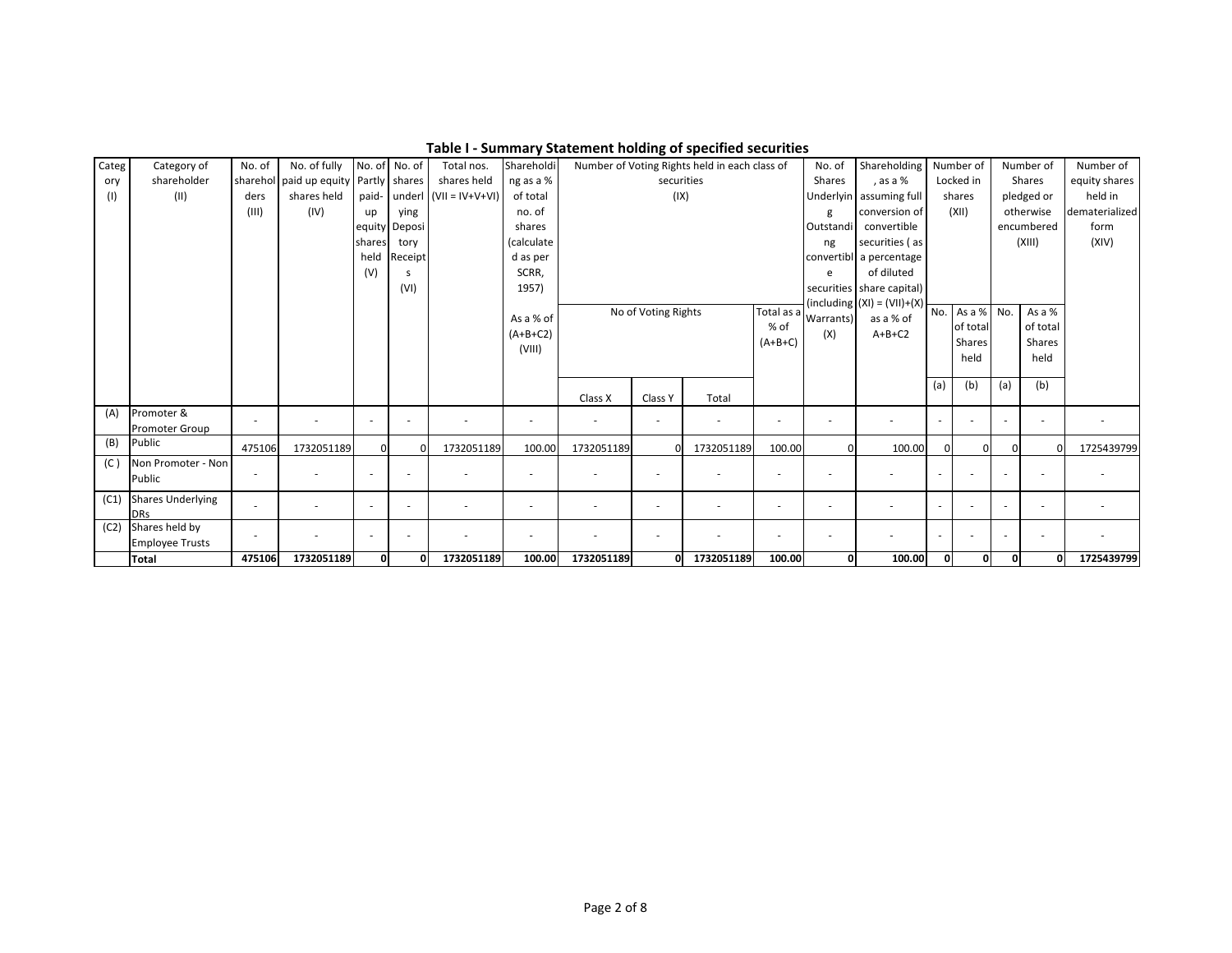**Table II - Statement showing shareholding pattern of the Promoter and Promoter Group**

|       | Category & Name of the                                                                                                                                                                         | PAN    | No. of | No. of   | No. of         | Nos. of                  | Total                    | Shareholdi               |                          | Number of Voting Rights held |                          |          | No. of        | Shareholding                 |        | Number of     |                | Number of     | Number         |
|-------|------------------------------------------------------------------------------------------------------------------------------------------------------------------------------------------------|--------|--------|----------|----------------|--------------------------|--------------------------|--------------------------|--------------------------|------------------------------|--------------------------|----------|---------------|------------------------------|--------|---------------|----------------|---------------|----------------|
|       | Shareholders                                                                                                                                                                                   | (11)   | shareh | fully    | Partly         | shares                   | nos.                     | ng %                     |                          | in each class of securities  |                          |          | <b>Shares</b> | as a %                       |        | Locked in     |                | <b>Shares</b> | of             |
|       | (1)                                                                                                                                                                                            |        | older  | paid     | paid-          | underlyi                 | shares                   | calculated               |                          |                              | (IX)                     |          | Underlying    | assuming full                |        | shares        |                | pledged or    | equity         |
|       |                                                                                                                                                                                                |        | (III)  | up       | up             | ng                       | held                     | as per                   |                          |                              |                          |          | Outstandin    | conversion of                |        | (XII)         |                | otherwise     | shares         |
|       |                                                                                                                                                                                                |        |        | equity   | equity         | Deposito                 | $(VII =$                 | SCRR,                    |                          |                              |                          |          | g             | convertible                  |        |               |                | encumbered    | held in        |
|       |                                                                                                                                                                                                |        |        | shares   | shares         | ry                       | $IV+V+VI$                | 1957                     |                          |                              |                          |          |               | convertible securities (as a |        |               |                | (XIII)        | demate         |
|       |                                                                                                                                                                                                |        |        | held     | held           | Receipts                 |                          |                          |                          | No of Voting Rights          |                          | Total as | securities    | percentage of                | No.    | As a % No.    |                | As a %        | rialized       |
|       |                                                                                                                                                                                                |        |        | (IV)     | (V)            | (VI)                     |                          | As a % of                |                          |                              |                          | a % of   | (including    | diluted share                |        | of total      |                | of total      | form           |
|       |                                                                                                                                                                                                |        |        |          |                |                          |                          | $(A+B+C2)$               |                          |                              |                          | Total    | Warrants)     | capital)                     |        | <b>Shares</b> |                | <b>Shares</b> | (XIV)          |
|       |                                                                                                                                                                                                |        |        |          |                |                          |                          | (VIII)                   |                          |                              |                          | Voting   | (X)           | $(XI) = (VII)+(X)$           |        | held          |                | held          |                |
|       |                                                                                                                                                                                                |        |        |          |                |                          |                          |                          |                          |                              |                          | rights   |               | as a % of                    |        |               |                |               |                |
|       |                                                                                                                                                                                                |        |        |          |                |                          |                          |                          | Class                    | Class Y Total                |                          |          |               | $A+B+C2$                     | (a)    | (b)           | (a)            | (b)           |                |
|       |                                                                                                                                                                                                |        |        |          |                |                          |                          |                          | X                        |                              |                          |          |               |                              |        |               |                |               |                |
| (1)   | Indian                                                                                                                                                                                         |        |        |          |                |                          |                          |                          |                          |                              |                          |          |               |                              |        |               |                |               |                |
| (a)   | Individuals / Hindu                                                                                                                                                                            |        |        |          |                |                          |                          |                          | $\overline{\phantom{a}}$ |                              | $\overline{\phantom{a}}$ |          |               |                              |        |               |                |               |                |
|       | <b>Undivided Family</b>                                                                                                                                                                        |        |        |          |                |                          |                          |                          |                          |                              |                          |          |               |                              |        |               |                |               |                |
| (b)   | Central Government / State                                                                                                                                                                     |        |        |          |                |                          |                          |                          |                          |                              |                          |          |               |                              |        |               |                |               |                |
|       | Government(s)                                                                                                                                                                                  |        |        |          |                |                          |                          |                          |                          |                              |                          |          |               |                              |        |               |                |               |                |
| (c)   | Financial Institutions / Banks                                                                                                                                                                 |        |        |          | ÷.             |                          |                          |                          |                          |                              |                          |          |               |                              |        |               |                |               |                |
|       |                                                                                                                                                                                                |        |        |          |                |                          |                          |                          |                          |                              |                          |          |               |                              |        |               |                |               |                |
| (d)   | Others                                                                                                                                                                                         | $\sim$ | $\sim$ | $\sim$   | $\blacksquare$ | ÷,                       | $\overline{\phantom{a}}$ | $\overline{\phantom{a}}$ | $\sim$                   | $\sim$                       | $\sim$                   | ÷,       |               |                              |        |               |                |               | $\blacksquare$ |
|       | Sub-Total (A)(1)                                                                                                                                                                               | $\sim$ | $\sim$ |          | $\sim$         | ÷.                       |                          | ÷.                       | $\sim$                   | ÷.                           | $\sim$                   | ä,       |               |                              | ÷.     |               | $\overline{a}$ |               | ×.             |
| (2)   | Foreign                                                                                                                                                                                        | $\sim$ | ×.     |          | $\sim$         |                          |                          | $\sim$                   | $\sim$                   |                              | $\overline{a}$           |          |               |                              | $\sim$ |               | $\overline{a}$ |               |                |
| (a)   | Individuals (NRIs / Foreign                                                                                                                                                                    |        |        |          |                |                          |                          |                          |                          |                              |                          |          |               |                              |        |               |                |               |                |
|       | Individuals)                                                                                                                                                                                   |        |        |          |                |                          |                          |                          |                          |                              |                          |          |               |                              |        |               |                |               |                |
| (b)   | Government                                                                                                                                                                                     | $\sim$ | $\sim$ | ÷        | $\sim$         | $\overline{\phantom{a}}$ | $\sim$                   | ÷.                       | ÷.                       |                              | $\sim$                   |          |               | $\sim$                       |        |               |                |               |                |
| (c)   | Institutions                                                                                                                                                                                   | $\sim$ | $\sim$ | $\sim$   | $\sim$         | ÷,                       | $\sim$                   | $\sim$                   | $\sim$                   | $\sim$                       | $\sim$                   | ÷        | $\sim$        |                              |        | ÷.            |                |               |                |
| (d)   | Foreign Portfolio Investor                                                                                                                                                                     |        |        |          | ÷.             |                          |                          |                          |                          |                              |                          |          |               |                              |        |               |                |               |                |
| (f)   | Others                                                                                                                                                                                         |        |        |          | $\sim$         |                          |                          |                          | ÷.                       |                              | $\overline{a}$           |          |               |                              |        |               |                |               |                |
|       | Sub-Total (A)(2)                                                                                                                                                                               | $\sim$ |        |          | $\sim$         |                          |                          | $\overline{a}$           | $\sim$                   |                              | $\overline{a}$           |          |               |                              |        |               |                |               |                |
|       | <b>Total Shareholding of</b>                                                                                                                                                                   |        |        |          |                |                          |                          |                          |                          |                              |                          |          |               |                              |        |               |                |               |                |
|       | <b>Promoter and Promoter</b>                                                                                                                                                                   |        | 0      | $\Omega$ | $\mathbf{0}$   | 0                        | 0                        | 0                        | 0                        | $\Omega$                     | $\mathbf{0}$             | 0        | 0             | 0                            | 0      | 0             | 0              | 0             | 0              |
|       | Group (A)= (A)(1)+(A)(2)                                                                                                                                                                       |        |        |          |                |                          |                          |                          |                          |                              |                          |          |               |                              |        |               |                |               |                |
|       | Details of Shares which remain unclaimed may be given here along with details such as number of shareholders, outstanding shares held in demat/unclaimed suspense account, voting rights which |        |        |          |                |                          |                          |                          |                          |                              |                          |          |               |                              |        |               |                |               |                |
|       | are frozen etc.                                                                                                                                                                                |        |        |          |                |                          |                          |                          |                          |                              |                          |          |               |                              |        |               |                |               |                |
| Note: |                                                                                                                                                                                                |        |        |          |                |                          |                          |                          |                          |                              |                          |          |               |                              |        |               |                |               |                |

(1) PAN would not be displayed on website of Stock Exchange(s).

(2) The term "Encumbrance" has the same meaning as assigned under regulation 28(3) of SEBI (Substantial Acquisition of Shares and Takeovers) Regulations, 2011.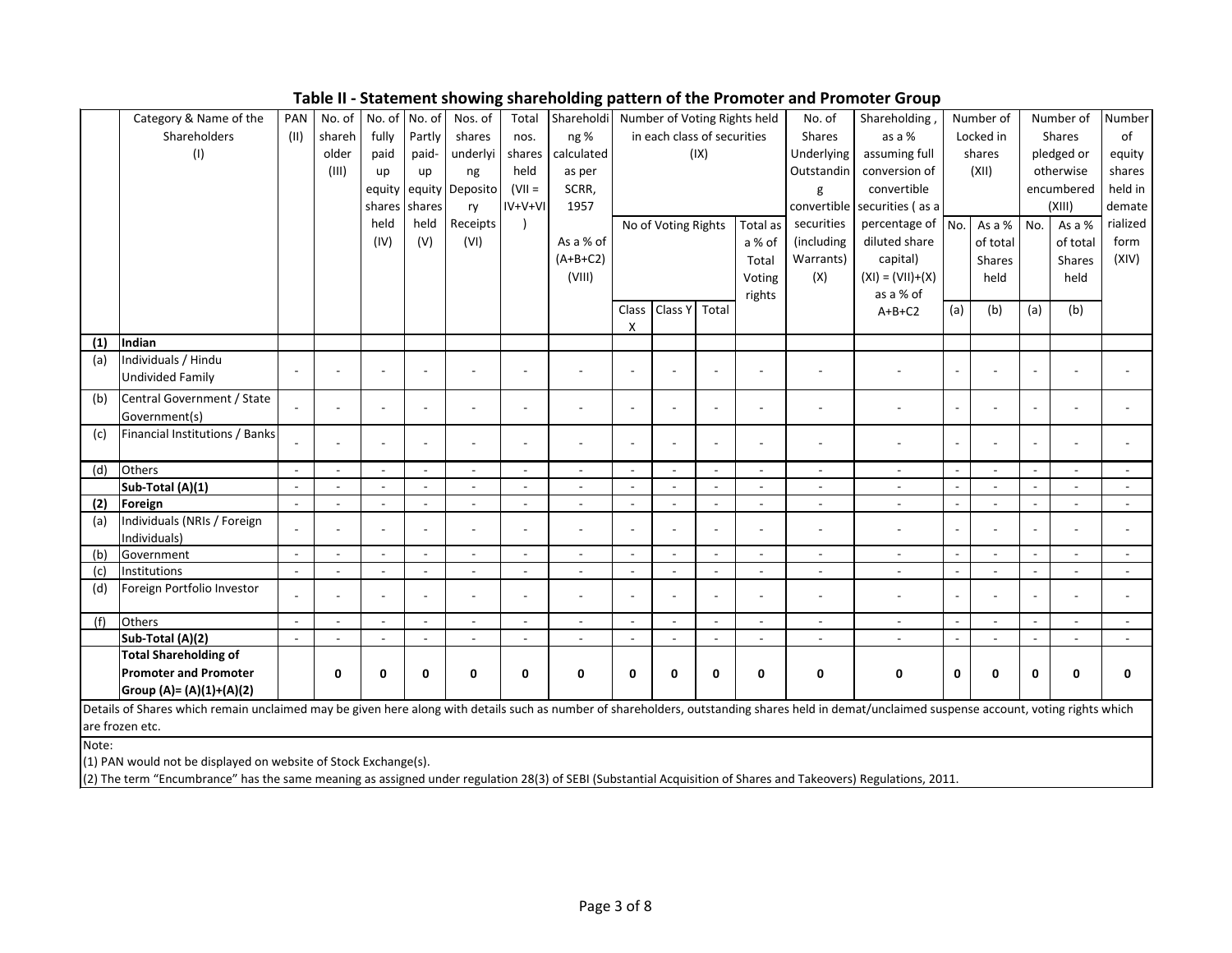|     | Category & Name of the         | No. of | No. of fully            | No. of | Nos.   | Total nos.                     |              |            |                     | Shareholding   Number of Voting Rights held in each class of |          |               | No. of Shareholding |     | Number of  |     | Number of     | Number of     |
|-----|--------------------------------|--------|-------------------------|--------|--------|--------------------------------|--------------|------------|---------------------|--------------------------------------------------------------|----------|---------------|---------------------|-----|------------|-----|---------------|---------------|
|     | Shareholders                   |        | sharehol paid up equity | Partly | of     | shares held                    | % calculated |            |                     | securities                                                   |          | <b>Shares</b> | as a %              |     | Locked in  |     | Shares        | equity shares |
|     | (1)                            | der    | shares held             | paid-  | shares | $(VII = IV+V+VI)$ as per SCRR, |              |            |                     | (IX)                                                         |          | Underlyi      | assuming full       |     | shares     |     | pledged or    | held in       |
|     |                                | (III)  | (IV)                    |        | underl |                                | 1957         |            |                     |                                                              |          |               | conversion of       |     | (XII)      |     | otherwise     | dematerialize |
|     |                                |        |                         | up     |        |                                |              |            |                     |                                                              |          | ng<br>Outstan | convertible         |     |            |     |               | d form        |
|     |                                |        |                         | equity | ying   |                                |              |            |                     |                                                              |          |               |                     |     |            |     | encumbered    | (XIV)         |
|     |                                |        |                         | shares | Depos  |                                | As a % of    |            |                     |                                                              |          | ding          | securities (as      |     |            |     | (XIII)        |               |
|     |                                |        |                         | held   | itory  |                                | $(A+B+C2)$   |            |                     |                                                              |          | converti      | a percentage        |     |            |     |               |               |
|     |                                |        |                         | (V)    | Recei  |                                | (VIII)       |            |                     |                                                              |          | ble           | of diluted          |     |            |     |               |               |
|     |                                |        |                         |        | pts    |                                |              |            | No of Voting Rights |                                                              | Total as | securitie     | share capital)      | No. | Asa        |     | No. As a %    |               |
|     |                                |        |                         |        | (VI)   |                                |              |            |                     |                                                              | a % of   | $\mathsf S$   | $(XI) = (VII)+(X)$  |     | % of (Not  |     | of            |               |
|     |                                |        |                         |        |        |                                |              |            |                     |                                                              | Total    | (includin     | as a % of           |     | total Appl |     | total         |               |
|     |                                |        |                         |        |        |                                |              |            |                     |                                                              | Voting   | g             | $A+B+C2$            |     | Share icab |     | <b>Shares</b> |               |
|     |                                |        |                         |        |        |                                |              |            |                     |                                                              | rights   | Warrant       |                     |     | s held     | le) | held          |               |
|     |                                |        |                         |        |        |                                |              |            |                     |                                                              |          | s)            |                     |     |            |     | (Not          |               |
|     |                                |        |                         |        |        |                                |              | Class X    | Class Y             | Total                                                        |          | (X)           |                     | (a) | (b)        | (a) | (b)           |               |
|     | (1) Institutions               |        |                         |        |        |                                |              |            |                     |                                                              |          |               |                     |     |            |     |               |               |
| (a) | Mutual Funds / UTI             | 37     | 164934868               |        |        | 164934868                      | 9.52         | 164934868  |                     | 164934868                                                    | 9.52     |               | 9.52                |     |            |     |               | 164934868     |
|     | SBI-ETF NIFTY 50               |        | 44159115                |        |        | 44159115                       | 2.55         | 44159115   |                     | 44159115                                                     | 2.55     |               | 2.55                |     |            |     |               | 44159115      |
|     | HDFC TRUSTEE COMPANY           |        | 17877559                |        |        | 17877559                       | 1.03         | 17877559   |                     | 17877559                                                     | 1.03     |               | 1.03                |     |            |     |               | 17877559      |
|     | LTD - A/C HDFC HYBRID          |        |                         |        |        |                                |              |            |                     |                                                              |          |               |                     |     |            |     |               |               |
|     | <b>EQUITY FUND</b>             |        |                         |        |        |                                |              |            |                     |                                                              |          |               |                     |     |            |     |               |               |
|     | UTI - NIFTY EXCHANGE           |        | 17588944                |        |        | 17588944                       | 1.02         | 17588944   |                     | 17588944                                                     | 1.02     |               | 1.02                |     |            |     |               | 17588944      |
|     | <b>TRADED FUND</b>             |        |                         |        |        |                                |              |            |                     |                                                              |          |               |                     |     |            |     |               |               |
| (b) | <b>Venture Capital Funds</b>   |        |                         |        |        |                                |              |            |                     |                                                              |          |               |                     |     |            |     |               |               |
| (c) | Alternate Investment Funds     | 27     | 3472686                 |        |        | 3472686                        | 0.20         | 3472686    |                     | 3472686                                                      | 0.20     |               | 0.20                |     |            |     |               | 3472686       |
|     | (d) Foreign Venture Capital    |        |                         |        |        |                                |              |            |                     |                                                              |          |               |                     |     |            |     |               |               |
|     | Investors                      |        |                         |        |        |                                |              |            |                     |                                                              |          |               |                     |     |            |     |               |               |
| (e) | Foreign Portfolio Investors    | 1765   | 1227599385              |        |        | 1227599385                     | 70.88        | 1227599385 |                     | 1227599385                                                   | 70.88    |               | 70.88               |     |            |     |               | 1227599385    |
|     | <b>INVESCO OPPENHEIMER</b>     |        | 57603762                |        |        | 57603762                       | 3.33         | 57603762   |                     | 57603762                                                     | 3.33     |               | 3.33                |     |            |     |               | 57603762      |
|     | <b>DEVELOPING MARKETS FUND</b> |        |                         |        |        |                                |              |            |                     |                                                              |          |               |                     |     |            |     |               |               |
|     | <b>GOVERNMENT OF</b>           |        | 55883616                |        |        | 55883616                       | 3.23         | 55883616   |                     | 55883616                                                     | 3.23     |               | 3.23                |     |            |     |               | 55883616      |
|     | SINGAPORE                      |        |                         |        |        |                                |              |            |                     |                                                              |          |               |                     |     |            |     |               |               |
|     | <b>VANGUARD TOTAL</b>          |        | 30170722                |        |        | 30170722                       | 1.74         | 30170722   |                     | 30170722                                                     | 1.74     |               | 1.74                |     |            |     |               | 30170722      |
|     | <b>INTERNATIONAL STOCK</b>     |        |                         |        |        |                                |              |            |                     |                                                              |          |               |                     |     |            |     |               |               |
|     | <b>INDEX FUND</b>              |        |                         |        |        |                                |              |            |                     |                                                              |          |               |                     |     |            |     |               |               |
|     | <b>VANGUARD EMERGING</b>       |        | 25387780                |        |        | 25387780                       | 1.47         | 25387780   |                     | 25387780                                                     | 1.47     |               | 1.47                |     |            |     |               | 25387780      |
|     | <b>MARKETS STOCK INDEX</b>     |        |                         |        |        |                                |              |            |                     |                                                              |          |               |                     |     |            |     |               |               |
|     | FUND, A SERIES OF              |        |                         |        |        |                                |              |            |                     |                                                              |          |               |                     |     |            |     |               |               |
|     | VANGUARD INTERNATIONAL         |        |                         |        |        |                                |              |            |                     |                                                              |          |               |                     |     |            |     |               |               |
|     | <b>EQUITY INDEX FUNDS</b>      |        |                         |        |        |                                |              |            |                     |                                                              |          |               |                     |     |            |     |               |               |

Table III - Statement showing shareholding pattern of the Public shareholder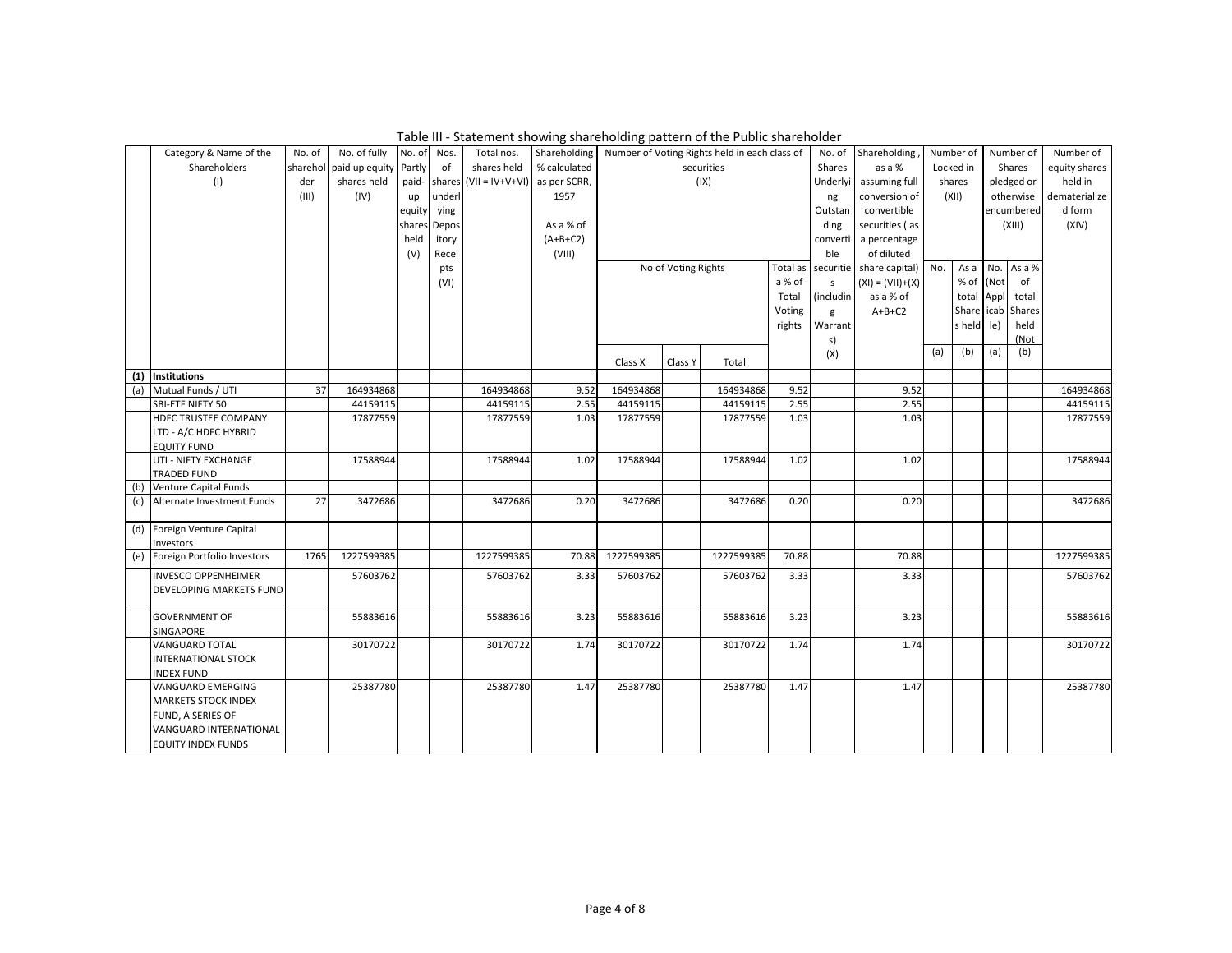|     | <b>GOVERNMENT PENSION</b>          |                | 19301652   |              |    | 19301652   | 1.11  | 19301652   |    | 19301652   | 1.11  |   | 1.11  |   |    |    |          | 19301652   |
|-----|------------------------------------|----------------|------------|--------------|----|------------|-------|------------|----|------------|-------|---|-------|---|----|----|----------|------------|
|     | <b>FUND GLOBAL</b>                 |                |            |              |    |            |       |            |    |            |       |   |       |   |    |    |          |            |
|     | <b>EUROPACIFIC GROWTH</b>          |                | 18926695   |              |    | 18926695   | 1.09  | 18926695   |    | 18926695   | 1.09  |   | 1.09  |   |    |    |          | 18926695   |
|     | <b>FUND</b>                        |                |            |              |    |            |       |            |    |            |       |   |       |   |    |    |          |            |
|     | STICHTING DEPOSITARY APG           |                | 18517062   |              |    | 18517062   | 1.07  | 18517062   |    | 18517062   | 1.07  |   | 1.07  |   |    |    |          | 18517062   |
|     | <b>EMERGING MARKETS EQUITY</b>     |                |            |              |    |            |       |            |    |            |       |   |       |   |    |    |          |            |
|     | <b>POOL</b>                        |                |            |              |    |            |       |            |    |            |       |   |       |   |    |    |          |            |
|     | PEOPLE'S BANK OF CHINA             |                | 17492909   |              |    | 17492909   | 1.01  | 17492909   |    | 17492909   | 1.01  |   | 1.01  |   |    |    |          | 17492909   |
| (f) | Financial Institutions / Banks     | 14             | 1084779    |              |    | 1084779    | 0.06  | 1084779    |    | 1084779    | 0.06  |   | 0.06  |   |    |    |          | 1077679    |
|     | (g) Insurance Companies            | 37             | 139519997  |              |    | 139519997  | 8.06  | 139519997  |    | 139519997  | 8.06  |   | 8.06  |   |    |    |          | 139519997  |
|     | LIFE INSURANCE                     |                | 80915574   |              |    | 80915574   | 4.67  | 80915574   |    | 80915574   | 4.67  |   | 4.67  |   |    |    |          | 80915574   |
|     | <b>CORPORATION OF INDIA</b>        |                |            |              |    |            |       |            |    |            |       |   |       |   |    |    |          |            |
|     | <b>ICICI PRUDENTIAL LIFE</b>       |                | 20832314   |              |    | 20832314   | 1.20  | 20832314   |    | 20832314   | 1.20  |   | 1.20  |   |    |    |          | 20832314   |
|     | <b>INSURANCE COMPANY</b>           |                |            |              |    |            |       |            |    |            |       |   |       |   |    |    |          |            |
|     | LIMITED                            |                |            |              |    |            |       |            |    |            |       |   |       |   |    |    |          |            |
|     | (h) Provident Funds/Pension        |                |            |              |    |            |       |            |    |            |       |   |       |   |    |    |          |            |
|     | <b>Funds</b>                       |                |            |              |    |            |       |            |    |            |       |   |       |   |    |    |          |            |
| (i) | <b>Others</b>                      |                |            |              |    |            |       |            |    |            |       |   |       |   |    |    |          |            |
|     | (1) Foreign Institutional Investor |                |            |              |    |            |       |            |    |            |       |   |       |   |    |    |          |            |
|     |                                    |                |            |              |    |            |       |            |    |            |       |   |       |   |    |    |          |            |
|     | Sub-Total (B)(1)                   | 1880           | 1536611715 | $\mathbf{0}$ | οl | 1536611715 | 88.72 | 1536611715 | οl | 1536611715 | 88.72 | 0 | 88.72 | 0 | οl | 0l | $\Omega$ | 1536604615 |
| (2) | <b>Central Government / State</b>  |                |            |              |    |            |       |            |    |            |       |   |       |   |    |    |          |            |
|     | Government(s)/President of         |                |            |              |    |            |       |            |    |            |       |   |       |   |    |    |          |            |
|     |                                    |                |            |              |    |            |       |            |    |            |       |   |       |   |    |    |          |            |
|     |                                    |                |            |              |    |            |       |            |    |            |       |   |       |   |    |    |          |            |
|     | India                              |                |            |              |    |            |       |            |    |            |       |   |       |   |    |    |          |            |
|     |                                    |                |            |              |    |            |       |            |    |            |       |   |       |   |    |    |          |            |
|     | (a) Central Government / State     | 51             | 3524256    |              |    | 3524256    | 0.20  | 3524256    |    | 3524256    | 0.20  |   | 0.20  |   |    |    |          | 3524256    |
|     | Government(s)/President of         |                |            |              |    |            |       |            |    |            |       |   |       |   |    |    |          |            |
|     | India                              |                |            |              |    |            |       |            |    |            |       |   |       |   |    |    |          |            |
|     | Sub-Total $(B)(2)$                 | 5 <sup>1</sup> | 3524256    | 0            | 0  | 3524256    | 0.20  | 3524256    | 0  | 3524256    | 0.20  | 0 | 0.20  | 0 | οl | 0  | 0        | 3524256    |
|     | (3) Non-Institutions               |                |            |              |    |            |       |            |    |            |       |   |       |   |    |    |          |            |
|     | (a(i)) Individual shareholders     | 445896         | 119089119  |              |    | 119089119  | 6.88  | 119089119  |    | 119089119  | 6.88  |   | 6.88  |   |    |    |          | 112749684  |
|     | holding nominal share capital      |                |            |              |    |            |       |            |    |            |       |   |       |   |    |    |          |            |
|     | up to Rs. 2 lakhs                  |                |            |              |    |            |       |            |    |            |       |   |       |   |    |    |          |            |
|     | (a(ii) Individual shareholders     | 90             | 22160281   |              |    | 22160281   | 1.28  | 22160281   |    | 22160281   | 1.28  |   | 1.28  |   |    |    |          | 22031881   |
|     |                                    |                |            |              |    |            |       |            |    |            |       |   |       |   |    |    |          |            |
|     | holding nominal share capital      |                |            |              |    |            |       |            |    |            |       |   |       |   |    |    |          |            |
|     | in excess of Rs. 2 lakhs           |                |            |              |    |            |       |            |    |            |       |   |       |   |    |    |          |            |
|     | (b) NBFCs registered with RBI      |                |            |              |    |            |       |            |    |            |       |   |       |   |    |    |          |            |
|     | (c) Employee Trusts                |                |            |              |    |            |       |            |    |            |       |   |       |   |    |    |          |            |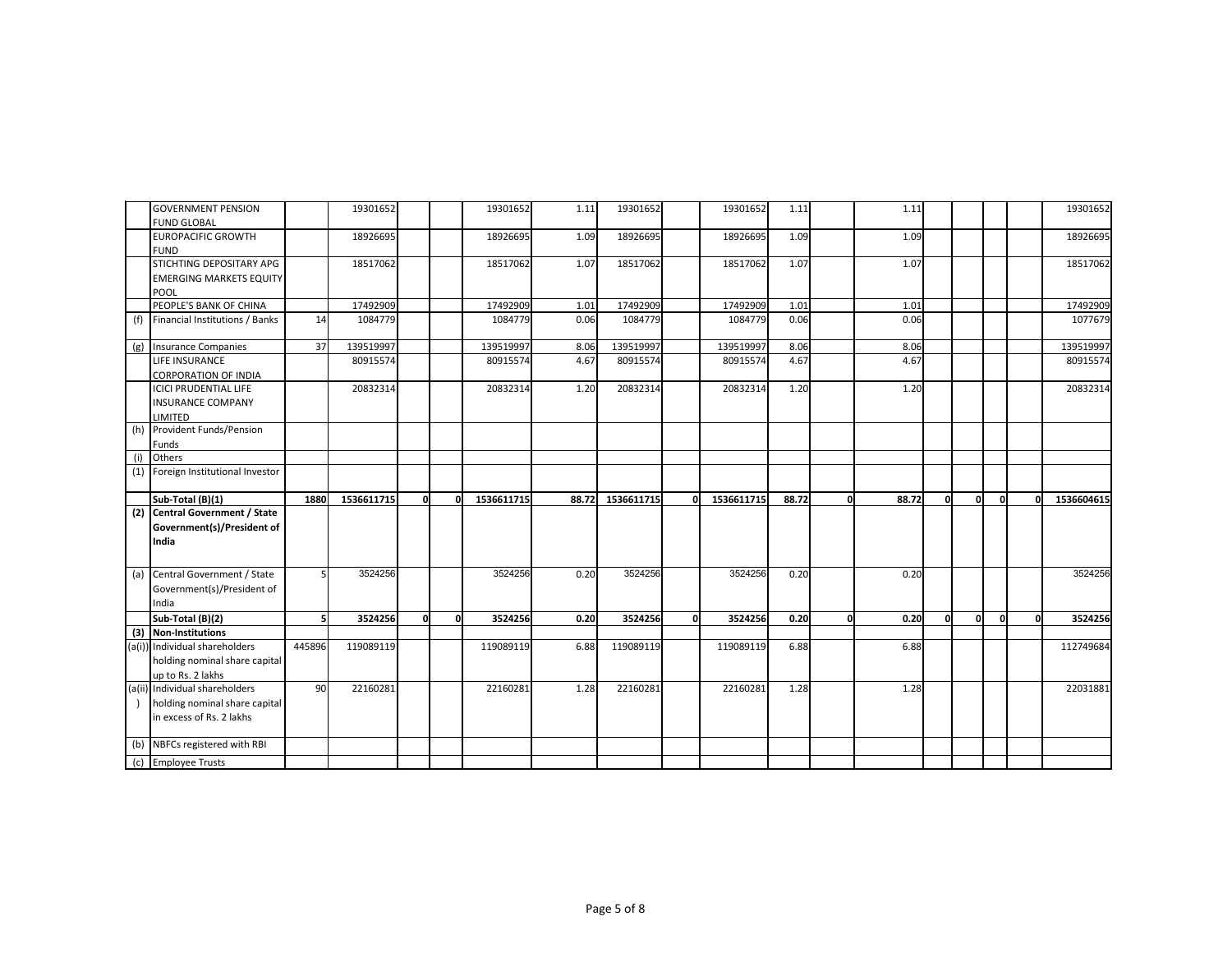| (d) Overseas Depositories                                                                               |                 |            |    |            |        |            |    |            |                   |        |    |    |            |
|---------------------------------------------------------------------------------------------------------|-----------------|------------|----|------------|--------|------------|----|------------|-------------------|--------|----|----|------------|
| (holding DRs) (balancing                                                                                |                 |            |    |            |        |            |    |            |                   |        |    |    |            |
| figure)                                                                                                 |                 |            |    |            |        |            |    |            |                   |        |    |    |            |
| (e) Others                                                                                              |                 |            |    |            |        |            |    |            |                   |        |    |    |            |
| $(1)$ Trusts                                                                                            | 67              | 10626674   |    | 10626674   | 0.61   | 10626674   |    | 10626674   | 0.61              | 0.61   |    |    | 10626674   |
| (2) Directors & their Relatives                                                                         | 12 <sup>1</sup> | 6709906    |    | 6709906    | 0.39   | 6709906    |    | 6709906    | 0.39              | 0.39   |    |    | 6709906    |
| (3) Foreign Nationals                                                                                   |                 | 1369       |    | 1369       | 0.00   | 1369       |    | 1369       | 0.00              | 0.00   |    |    | 1369       |
| (4) Non Resident Indians                                                                                | 10168           | 4871341    |    | 4871341    | 0.28   | 4871341    |    | 4871341    | 0.28              | 0.28   |    |    | 4822491    |
| (5) Clearing Members                                                                                    | 209             | 5400442    |    | 5400442    | 0.31   | 5400442    |    | 5400442    | 0.31              | 0.31   |    |    | 5400442    |
| (6) Hindu Undivided Families                                                                            | 14381           | 1581704    |    | 1581704    | 0.09   | 1581704    |    | 1581704    | 0.09 <sub>l</sub> | 0.09   |    |    | 1581704    |
| (7) Foreign Corporate Bodies                                                                            |                 | 577871     |    | 577871     | 0.03   | 577871     |    | 577871     | 0.03              | 0.03   |    |    | 577871     |
| (8) Bodies Corporate                                                                                    | 2392            | 19409683   |    | 19409683   | 1.12   | 19409683   |    | 19409683   | 1.12              | 1.12   |    |    | 19322078   |
| $(9)$ IEPF                                                                                              |                 | 1486828    |    | 1486828    | 0.09   | 1486828    |    | 1486828    | 0.09              | 0.09   |    |    | 1486828    |
| Sub-Total (B)(3)                                                                                        | 473221          | 191915218  | ΩI | 191915218  | 11.08  | 191915218  | 01 | 191915218  | 11.08             | 11.08  | Οl | 01 | 185310928  |
| <b>Total Public Shareholding</b>                                                                        | 475106          | 1732051189 | ΩI | 1732051189 | 100.00 | 1732051189 | 01 | 1732051189 | 100.00            | 100.00 | ΩI | ΩI | 1725439799 |
| $(B) = (B)(1)+(B)(2)+(B)(3)$                                                                            |                 |            |    |            |        |            |    |            |                   |        |    |    |            |
| [Details of the shareholders acting as persons in Concert including their Shareholding (No. and %): Nil |                 |            |    |            |        |            |    |            |                   |        |    |    |            |

Details of Shares which remain unclaimed may be given hear along with details such as number of shareholders, outstanding shares held in demat/unclaimed suspense account, voting rights which are frozen etc. 3,000 Equity Shares held under HDFC UNCLAIMED SUSPENSE ACCOUNT by **2** shareholders.

Note:

(1) PAN would not be displayed on website of Stock Exchange(s).

(2) The above format needs to be disclosed along with the name of following persons:

Institutions/Non Institutions holding more than 1% of total number of shares.

(3) W.r.t. the information pertaining to Depository Receipts, the same may be disclosed in the respective columns to the extent information available and the balance to be disclosed as held by custodian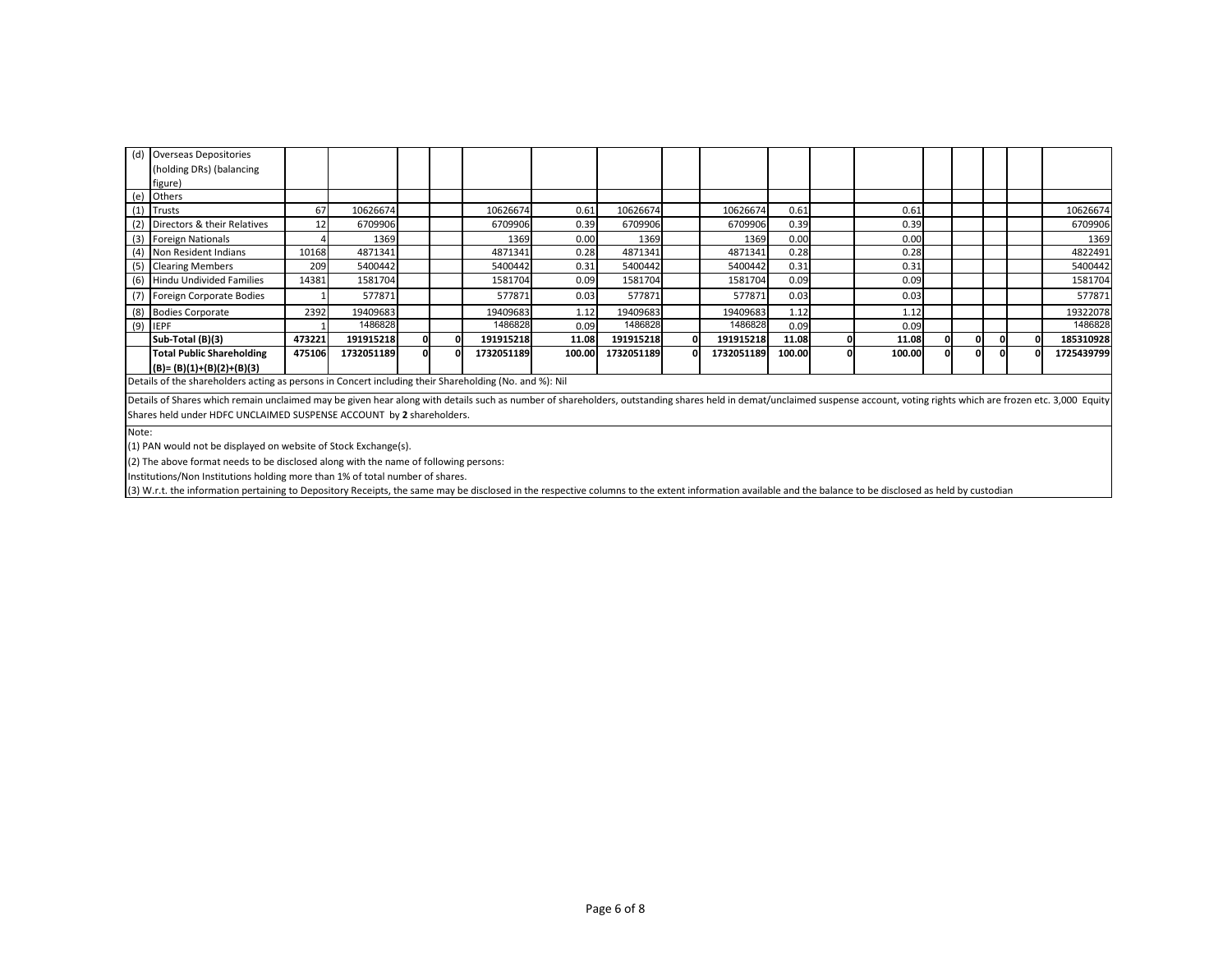|       |                                                                                                                                                       |        |       |        |               |              |                | ог         |   |                     |                             |                              |                          |                         |     |           |                |                  |          |
|-------|-------------------------------------------------------------------------------------------------------------------------------------------------------|--------|-------|--------|---------------|--------------|----------------|------------|---|---------------------|-----------------------------|------------------------------|--------------------------|-------------------------|-----|-----------|----------------|------------------|----------|
|       | Category & Name of the                                                                                                                                | PAN    | No.   |        | No. of No. of | Nos.         | Total          | Sharehol   |   |                     |                             | Number of Voting Rights held | No. of                   | Shareholding            |     | Number of |                | Number of Shares | Numbe    |
|       | Shareholders                                                                                                                                          | (II)   | оf    | fully  | Partly        | of           | nos.           | ding %     |   |                     | in each class of securities |                              | <b>Shares</b>            | , as a %                |     | Locked in |                | pledged or       | r of     |
|       | (1)                                                                                                                                                   |        | share | paid   | paid-         | share        | shares         | calculate  |   |                     | (IX)                        |                              |                          | Underlyin assuming full |     | shares    |                | otherwise        | equity   |
|       |                                                                                                                                                       |        | holde | up     | up            | s            | held           | d as per   |   |                     |                             |                              | g                        | conversion              |     | (XII)     |                | encumbered       | shares   |
|       |                                                                                                                                                       |        |       | equity | equity under  |              | $(VII =$       | SCRR,      |   |                     |                             |                              | Outstandi                | of                      |     |           |                | (XIII)           | held in  |
|       |                                                                                                                                                       |        | (III) | shares | share         | lying        | $IV+V+$        | 1957       |   |                     |                             |                              | ng                       | convertible             |     |           |                |                  | demat    |
|       |                                                                                                                                                       |        |       | held   |               | s held Depos | VI)            |            |   |                     |                             |                              | convertibl               | securities (            |     |           |                |                  | erialize |
|       |                                                                                                                                                       |        |       | (IV)   | (V)           | itory        |                | As a % of  |   |                     |                             |                              | e                        | as a                    |     |           |                |                  | d form   |
|       |                                                                                                                                                       |        |       |        |               | Recei        |                | $(A+B+C2)$ |   |                     |                             |                              | securities               | percentage              |     |           |                |                  | (XIV)    |
|       |                                                                                                                                                       |        |       |        |               | pts          |                | (VIII)     |   |                     |                             |                              | (including               | of diluted              |     |           |                |                  |          |
|       |                                                                                                                                                       |        |       |        |               | (VI)         |                |            |   | No of Voting Rights |                             | Total as                     | Warrants)                | share                   | No. | As a %    | No.            | As a % of        |          |
|       |                                                                                                                                                       |        |       |        |               |              |                |            |   |                     |                             | a % of                       | (X)                      | capital)                |     | of total  | (Not           | total            |          |
|       |                                                                                                                                                       |        |       |        |               |              |                |            |   |                     |                             | Total                        |                          | $(XI) =$                |     |           | Shares Applica | <b>Shares</b>    |          |
|       |                                                                                                                                                       |        |       |        |               |              |                |            |   |                     |                             | Voting                       |                          | $(VII)+(X)$ as a        |     | held      | ble)           | held             |          |
|       |                                                                                                                                                       |        |       |        |               |              |                |            |   |                     |                             | rights                       |                          | % of A+B+C2             |     |           |                | (Not             |          |
|       |                                                                                                                                                       |        |       |        |               |              |                |            |   | Class Class Y       |                             |                              |                          |                         | (a) | (b)       | (a)            | (b)              |          |
|       |                                                                                                                                                       |        |       |        |               |              |                |            | X |                     | Total                       |                              |                          |                         |     |           |                |                  |          |
| (1)   | <b>Shares underlying DRs</b>                                                                                                                          | $\sim$ |       |        |               |              |                |            |   |                     |                             |                              | L,                       |                         |     |           |                |                  |          |
| (a)   | Custodian/DR Holder                                                                                                                                   | $\sim$ |       |        |               |              | $\blacksquare$ |            |   |                     |                             | $\sim$                       | $\overline{\phantom{a}}$ |                         |     |           |                |                  |          |
| (2)   | <b>Shares held by Employee</b>                                                                                                                        |        |       |        |               |              |                |            |   |                     |                             |                              |                          |                         |     |           |                |                  |          |
|       | <b>Trusts</b>                                                                                                                                         | ÷      |       |        |               |              |                |            |   |                     |                             |                              |                          |                         |     |           |                |                  |          |
| (a)   | Employee Benefit Trust (under                                                                                                                         |        |       |        |               |              |                |            |   |                     |                             |                              |                          |                         |     |           |                |                  |          |
|       | SEBI (share based Employee                                                                                                                            |        |       |        |               |              |                |            |   |                     |                             |                              |                          |                         |     |           |                |                  |          |
|       | Benefit) Regulations, 2014)                                                                                                                           |        |       |        |               |              |                |            |   |                     |                             |                              |                          |                         |     |           |                |                  |          |
|       |                                                                                                                                                       |        |       |        |               |              |                |            |   |                     |                             |                              |                          |                         |     |           |                |                  |          |
|       | <b>Total Non-Promoter- Non</b>                                                                                                                        |        |       |        |               |              |                |            |   |                     |                             |                              |                          |                         |     |           |                |                  |          |
|       | <b>Public Shareholding (C)=</b>                                                                                                                       |        |       |        | O             |              | ŋ              |            | ŋ | O                   | $\mathbf{0}$                | O                            | 0                        | 0l                      | n   | 0         | ŋ              |                  |          |
|       | $(C)(1)+(C)(2)$                                                                                                                                       |        |       |        |               |              |                |            |   |                     |                             |                              |                          |                         |     |           |                |                  |          |
| Note: |                                                                                                                                                       |        |       |        |               |              |                |            |   |                     |                             |                              |                          |                         |     |           |                |                  |          |
|       | (1) PAN would not be displayed on website of Stock Exchange(s).                                                                                       |        |       |        |               |              |                |            |   |                     |                             |                              |                          |                         |     |           |                |                  |          |
|       | (2) The above format needs to disclose name of all holders holding more than 1% of total number of shares                                             |        |       |        |               |              |                |            |   |                     |                             |                              |                          |                         |     |           |                |                  |          |
|       | (3) W.r.t. the information pertaining to Depository Receipts, the same may be disclosed in the respective columns to the extent information available |        |       |        |               |              |                |            |   |                     |                             |                              |                          |                         |     |           |                |                  |          |

**Table IV - Statement showing shareholding pattern of the Non Promoter- Non Public shareholder**